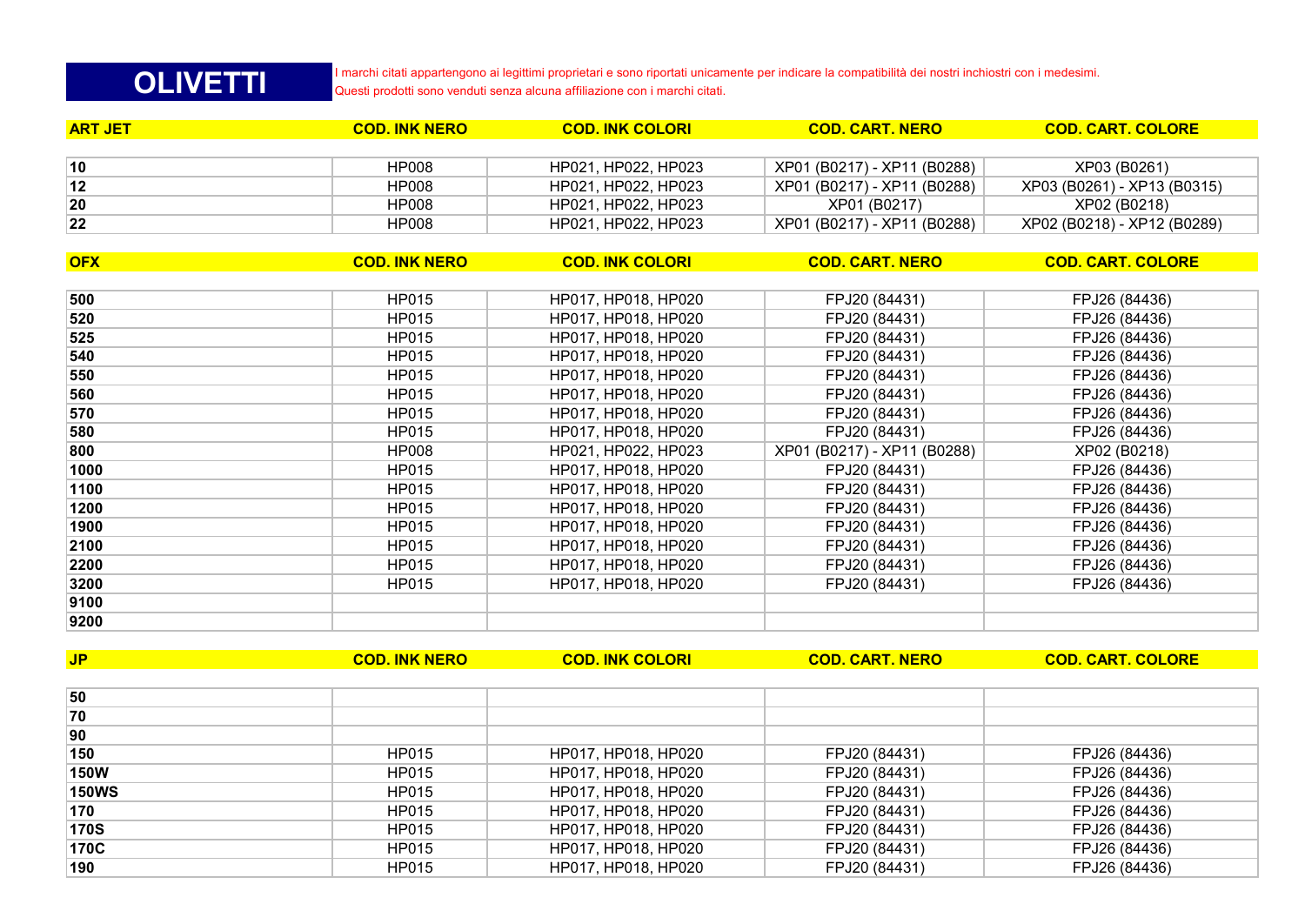| 370                                                                                                  | HP015                        | HP017, HP018, HP020    | FPJ20 (84431)               | FPJ26 (84436)               |
|------------------------------------------------------------------------------------------------------|------------------------------|------------------------|-----------------------------|-----------------------------|
| 450                                                                                                  | HP015                        | HP017, HP018, HP020    | FPJ20 (84431)               | FPJ26 (84436)               |
| 470                                                                                                  | <b>HP015</b>                 | HP017, HP018, HP020    | FPJ20 (84431)               | FPJ26 (84436)               |
| 790                                                                                                  | <b>HP008</b>                 | HP021, HP022, HP023    | B0046/B0048                 | B0045/B0043                 |
| 792                                                                                                  | <b>HP008</b>                 | HP021, HP022, HP023    | B0046/B0048                 | B0045/B0043/B0089           |
| 795                                                                                                  | <b>HP008</b>                 | HP021, HP022, HP023    | B0046/B0048                 | B0045/B0043                 |
| 883                                                                                                  | <b>HP008</b>                 | HP021, HP022, HP023    | B0046/B0048                 | B0045/B0043/B0205           |
|                                                                                                      |                              |                        |                             |                             |
| <b>STUDIO JET</b>                                                                                    | <b>COD. INK NERO</b>         | <b>COD. INK COLORI</b> | <b>COD. CART. NERO</b>      | <b>COD. CART. COLORE</b>    |
| 300                                                                                                  | <b>HP008</b>                 | HP021, HP022, HP023    | XP01 (B0217) - XP11 (B0288) | XP02 (B0218) - XP12 (B0289) |
|                                                                                                      |                              |                        |                             |                             |
| <b>COPY LAB</b>                                                                                      | <b>COD. INK NERO</b>         | <b>COD. INK COLORI</b> | <b>COD. CART. NERO</b>      | <b>COD. CART. COLORE</b>    |
| 200                                                                                                  | <b>HP008</b>                 | HP021, HP022, HP023    | XP01 (B0217) - XP11 (B0288) | XP03 (B0261) - XP13 (B0315) |
| <b>JET LAB</b>                                                                                       | <b>COD. INK NERO</b>         | <b>COD. INK COLORI</b> | <b>COD. CART. NERO</b>      | <b>COD. CART. COLORE</b>    |
|                                                                                                      |                              |                        |                             |                             |
| 400                                                                                                  |                              |                        |                             |                             |
| 490                                                                                                  |                              |                        |                             |                             |
| 500                                                                                                  | <b>HP015</b>                 | HP017, HP018, HP020    | FPJ20 (84431)               | FPJ26 (84436)               |
| 600                                                                                                  | <b>HP008</b>                 | HP021, HP022, HP023    | XP01 (B0217) - XP11 (B0288) | XP03 (B0261) - XP13 (B0315) |
|                                                                                                      |                              |                        |                             |                             |
|                                                                                                      | <b>COD. INK NERO</b>         | <b>COD. INK COLORI</b> | <b>COD. CART. NERO</b>      | <b>COD. CART. COLORE</b>    |
|                                                                                                      |                              |                        |                             |                             |
|                                                                                                      | <b>HP008</b>                 |                        | FJ31                        |                             |
|                                                                                                      | <b>HP008</b>                 |                        | FJ31                        |                             |
|                                                                                                      | <b>HP008</b>                 |                        | FJ31                        |                             |
|                                                                                                      | <b>HP008</b>                 |                        | FJ31                        |                             |
|                                                                                                      | <b>HP008</b>                 |                        | FJ31                        |                             |
|                                                                                                      | <b>HP008</b>                 |                        | FJ31                        |                             |
|                                                                                                      | <b>HP008</b>                 |                        | FJ31                        |                             |
|                                                                                                      | <b>HP008</b>                 |                        | <b>FJ31</b>                 |                             |
|                                                                                                      | <b>HP008</b>                 |                        | FJ31                        |                             |
| <b>FAX LAB</b><br>95<br>100<br><b>S100</b><br>M100<br>105<br>105F<br>115<br>116<br>120<br>125<br>128 | <b>HP008</b><br><b>HP008</b> |                        | FJ31<br>FJ31                |                             |

| 192          | <b>HP015</b> | HP017, HP018, HP020 | FPJ20 (84431) | FPJ26 (84436)     |
|--------------|--------------|---------------------|---------------|-------------------|
| <b>192SC</b> | <b>HP015</b> | HP017, HP018, HP020 | FPJ20 (84431) | FPJ26 (84436)     |
| 250          | <b>HP015</b> | HP017, HP018, HP020 | FPJ20 (84431) | FPJ26 (84436)     |
| 270          | <b>HP015</b> | HP017, HP018, HP020 | FPJ20 (84431) | FPJ26 (84436)     |
| 350P         | HP015        | HP017, HP018, HP020 | FPJ20 (84431) | FPJ26 (84436)     |
| 350S         | <b>HP015</b> | HP017, HP018, HP020 | FPJ20 (84431) | FPJ26 (84436)     |
| <b>350WS</b> | <b>HP015</b> | HP017, HP018, HP020 | FPJ20 (84431) | FPJ26 (84436)     |
| 360          | <b>HP015</b> | HP017, HP018, HP020 | FPJ20 (84431) | FPJ26 (84436)     |
| 370          | <b>HP015</b> | HP017, HP018, HP020 | FPJ20 (84431) | FPJ26 (84436)     |
| 450          | HP015        | HP017, HP018, HP020 | FPJ20 (84431) | FPJ26 (84436)     |
| 470          | HP015        | HP017, HP018, HP020 | FPJ20 (84431) | FPJ26 (84436)     |
| 790          | <b>HP008</b> | HP021, HP022, HP023 | B0046/B0048   | B0045/B0043       |
| 792          | <b>HP008</b> | HP021, HP022, HP023 | B0046/B0048   | B0045/B0043/B0089 |
| 795          | <b>HP008</b> | HP021, HP022, HP023 | B0046/B0048   | B0045/B0043       |
| 883          | <b>HP008</b> | HP021, HP022, HP023 | B0046/B0048   | B0045/B0043/B0205 |